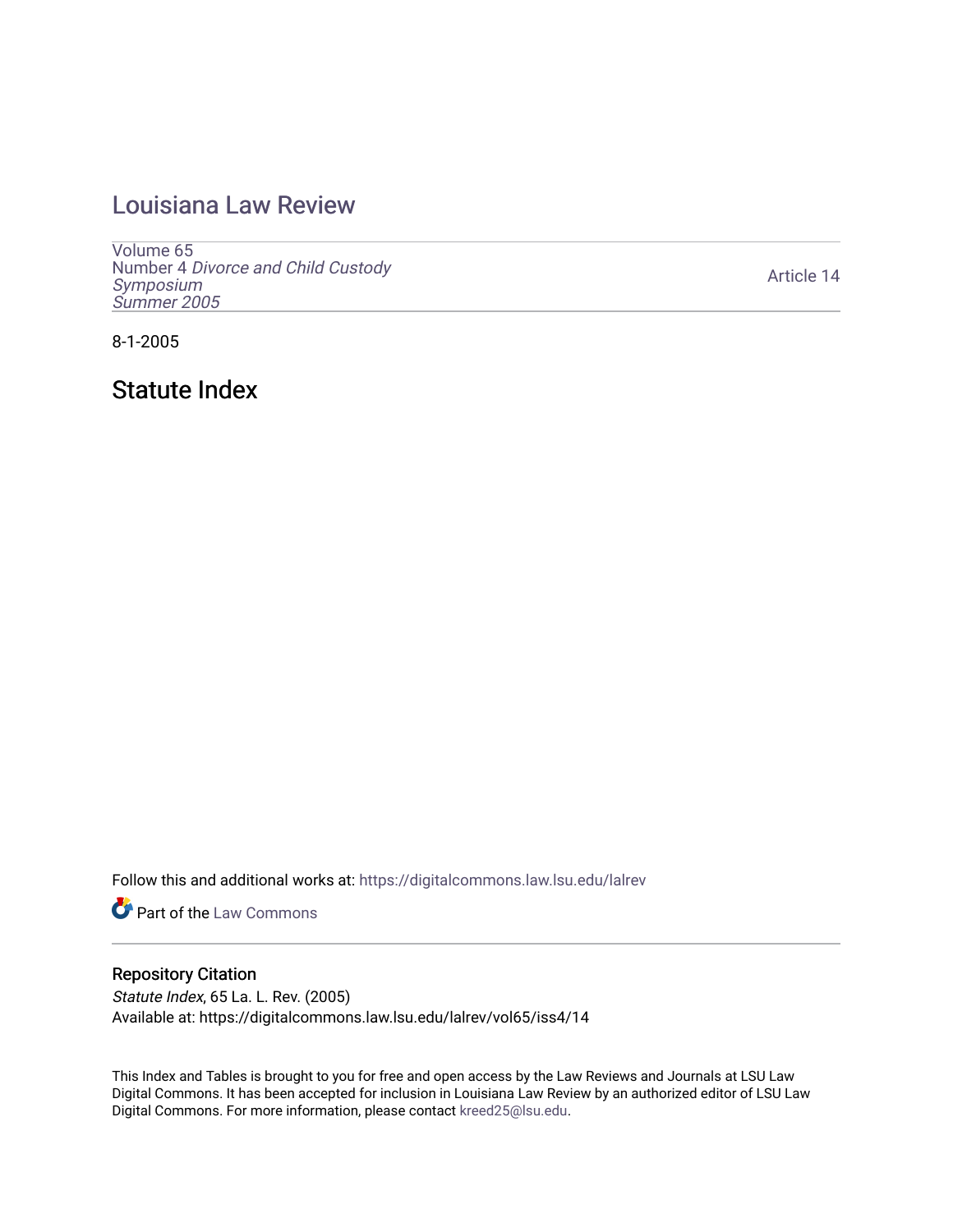#### **FEDERAL**

#### **UNITED STATES CONSTITUTION**

**Article I, Vol. 65, p.** 1174 Article **I,** Vol. **65, p. 1174**  First Amendment, Vol. **65, pp. 112-113,** 120, **125, 509,531-532**  Fourth Amendment, Vol. **65, pp.** 120, **125, 865-879 Fifth** Amendment, Vol. **65, pp. 1016, 1023, 1030, 1051 UNITED STATES CODE**  5 **U.S.C.,**  § 553, Vol. 65, pp. 463, 465 **§** 706,Vol.65,p.464 15 U.S.C., **§§** 1-7, Vol. 65, p. 390 **§§'12-27,**Vol. 65,pp. 388, 390, 394, 397, 399, 405-410 **§§ 1291-1295,** Vol. **65,** p.395 **§** 1311, Vol. 65, p. 69 **18 U.S.C., § 1501,** Vol. **65,pp.53, 65-66 § 1502,** Vol. **65, pp. 53, 66 § 1503,** Vol. **65, pp. 53-54, 58, 60-61, 63-66, 69, 71, 82,** 121 **§** 1504, Vol.**65,pp.53,66-67 § 1505,**Vol.**65,pp.53,69-70 § 1506,**Vol. **65, pp. 53, 67 § 1507,** Vol. **65, pp. 53, 67-68 § 1508,** Vol.**65,pp.53,68 § 1509,** Vol. **65, pp.53,68-69 § 1510,** Vol.**65,pp.53,70-71 § 1511,** Vol. **65, pp. 53, 75-76 § 1512,** Vol. **65, pp. 53,** 64, **71-73 § 1513,** Vol. **65, pp. 53,** 64, **71, 73 § 1514,** Vol. **65, pp. 53,** 64, **71 § 1515,** Vol. **65, p. 53 § 1516,** Vol. **65, pp. 53,** 74 **§ 1517,** Vol. **65, pp. 53,** 74 **5 3** 74 **§ 1518,** Vol. **65, pp. , § 1519,** Vol. **65, pp. 53, 75 § 1520,** Vol. **65, pp. 53, 75 § 3579,** Vol.**65,pp.**64, **71 28 U.S.C., § 1367,** Vol. **65, p. 181 § 1369,** Vol. **65, pp. 161,166-168 §** 1404(a), Vol. **65, pp. 189, 191, 197, 199, 206 §** 1406, Vol. **65, p. 189 §** 1407, Vol. **65, pp. 160, 177-178, 190, 192-200,** 202, **205, 235-236,**  247-248 **§** 1491, Vol. **65, p. 1035** 

**§ 1651,** Vol. 65, **pp. 161, 179-180**  29 U.S.C., **§** 62 1, Vol. 65, **pp.** 411-441 **§** 623, Vol. 65, pp. 416-418 **§** 628, Vol. 65, p. 429 **§** 63 1, Vol. 65, pp. 411, 439 42 U.S.C., **§** 666, Vol. 65, p. 1325 **§** 1471, Vol. 65, p. 7 4 **§** 2000(e), Vol. **65, pp.** 414-441 **§§** 12101-12213, Vol. 65, pp. 413, 426, 439-441 Internal Revenue Code, **§ 1,** Vol. 65, pp. 1169, 1179 **§** 66, Vol. 65, pp. 1167-1168, 1170, 1172-1174, 1177-1178, 1182-1183, 1185, 1187-1189 **§** 162, Vol. 65, p. 1289 **§** 197, Vol. 65, p. 1216 **§** 446, Vol. 65, pp. 1269-1270, 1276, 1279 § 501, Vol. 65, p. 76 **§** 879, Vol. 65, pp. 1172-1173 **§**911, Vol. 65, p. 1172 **§** 1402, Vol. 65, pp. 1172-1173 **§** 3101, Vol. 65, pp. 1267, 1271, 1279- 1280 **§** 3111, Vol. 65, pp. 1267, 1271, 1276 1279-1280 **§** 3121, Vol. 65, pp. 1271, 1275, 1277, 1279-1280 **§** 3402, Vol. 65, p. 1181 **§** 6001, Vol. 65, pp. 1268, 1283-1284 **§** 6013, Vol. 65, pp. 1167, 1169-1171, **1179, 1184 §** 6015, Vol. 65, **pp.** 1167-1168, **1170-** 1171, 1174-1177, 1180, 1183-1185, 1187-1188 **§** 6053, Vol. 65, pp. 1268, 1283-1284 **§** 6201, Vol.65,pp. 1272, 1275, 1279- 1280 **§** 6205, Vol. 65, p. 1276 **§** 6213, Vol. 65, pp. 1175-1176 **FEDERAL RULES OF CIVIL PROCEDURE**  Rule 23(a), Vol. **65, pp. 185-186** 

Rule **23(b),** Vol. **65, pp. 160, 178, 183, 186, 188,208-215**  Rule 23(e), Vol. **65, pp. 185-185**  Rule **23(0,** Vol. **65, pp. 184-186, 207, 238-239**  Rule 42(a), Vol. **65, pp. 162, 178, 182, 187-189, 191, 193, 207**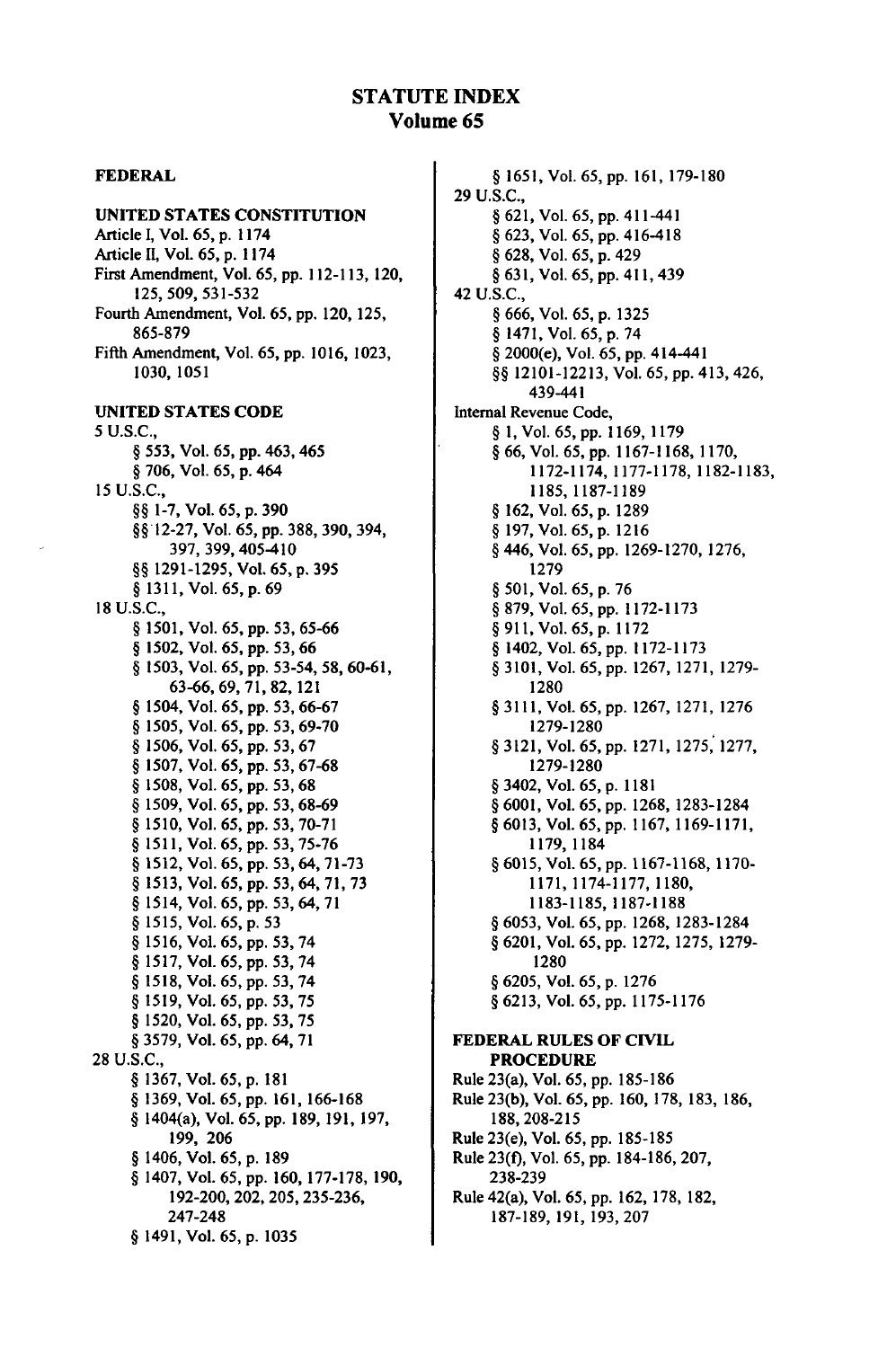26 C.F.R.,

**CODE OF FEDERAL REGULATIONS** 

**§ 1.197-2,** Vol. 65, **p.** 1217 § **1.1060-1,** Vol. **65, p. 1217**  § **25.2512-1,** Vol. **65, p. 1216 ACTS BY POPULAR NAME**  Age Discrimination in Employment Act, Vol. **65, pp.** 411-441 **All** Writs Act, Vol. **65, pp. 161, 179-180**  Americans with Disabilities Act, Vol. **65, pp.**  341, 343, **372, 377,** 413, 426, 439-441 Antitrust Civil Process Act, Vol. **65, p. 69**  Bryan Lykins Human Tissue Transplant Safety Act of **2003,** Vol. **65, pp.** 456-457Child Abuse Prevention Treatment Act of 1974 **(CAPTA),** Vol. **65, pp.** 1542-1543 Civil Rights Act of 1964, Vol. **65, pp. 355, 359,** 414-441 Civil Rights Act of **1965,** Vol. **65, pp. 350, 359**  Civil Rights Act of **1966,** Vol. **65, pp. 350, 359, 360, 371**  Civil Rights Act of **1991,** Vol. **65, pp.** 422-423 Class Action Fairness Acts, Vol. **65, pp. 162, 203-206, 230**  Clayman Act, The, Vol. **65, p. 390**  Curt Flood Act of **1998,** Vol. **65, pp. 388,**  394, **397, 399,** 405-410 Emergency Medical Treatment and Active Labor Act **(EMTALA),** Vol. **65, p. 365**  Equal Employment Opportunities Act, Vol. **65,** p. 343 Family Support Act of 1988, Vol. **65,** p. 1444 Federal Food and Drug Cosmetic Act of 1938, Vol. **65,** p. **468**  Federal Income Contribution Act (FICA), Vol. **65,** p. 1266 Food and Drug Ass'n Modernization Act of **1997,** Vol. 65, p. 469 Genetic Informational Non-Discrimination Act, Vol. 65, p. **327**  Health Insurance Portability and Accountability Act of **1996 (HIPAA),**  Vol. **65, p.** 341 Housing Act of 1949, Vol. **65, p.** 74 Improved Nutrition and Physical Activity Act, Vol. **65, p. 326**  Internal Revenue Service Restructuring and Reform Act of **1998,** Vol. **65, p. 1184**  McCarron-Ferguson Act, Vol. **65, p. 335**  Medicare Obesity Treatment Act and Obesity Prevention Treatment, Vol. **65, p.**  334 Multidistrict Litigation Restoration Act of 2004, Vol. **65, pp. 202-203, 206** 

Multiparty, Multiforum Trial Jurisdiction Act of2002, Vol. 65, **pp.** 161, 166-168 Rehabilitation Act of 1973, Vol. 65, pp. 343, 379 Revenue Act of 1948, Vol. 65, pp. 1185-1186 Securities Exchange Act of 1934, Vol. **65, p.**  75 Sherman Antitrust Act, Vol. 65, pp. 390-391 402-403 Sports Broadcasting Act of 1961, Vol. 65, p. 395 Tucker Act, Vol. 65, p. 1035 Uniform Parentage Act of 1973, Vol. 65, pp. 1296, 1302 Uniform Parentage Act of 2000, § 301, Vol 65, p. 1325 Uniform Parentage Act of 2002, § 301, Vol. 65, p. 1325 Uniform Parentage Act of 2002, § 302, Vol. 65, p. 1326 Victim and Witness Protection Act (VWPA), Vol. 65, pp. 64, 71 Voting Rights Act of 1982, Vol. 65, p. 359 **OTHER 58** Fed. Reg. **65,514,** Vol. **65, pp.** 444, 446, 449-450, 452, 459-460 58 Fed. Reg. 65,515, Vol. 65, p. 460 62 Fed. Reg. 40,429, Vol. 65, pp. 448, 450 62 Fed. Reg. 40,430, Vol. 65, p. 448 63 Fed. Reg. 26,744, Vol. 65, p. 451 63 Fed. Reg. 26,746, Vol. 65, p. 451 64 Fed. Reg. 52,696, Vol. 65, pp. 445, 452 64 Fed. Reg. 52,698, Vol. 65, p. 445 66 Fed. Reg. 1508, Vol. 65, pp. 453, 461, 463 66 Fed. Reg. 5447, Vol. 65, p. 451 **66** Fed. Reg. 5448, Vol. **65, p.** 451 66 Fed. Reg. 11,343, Vol. 65, p. 466 68 Fed. Reg. 2689, Vol. 65, pp. 452, 461 69 Fed.Reg. 29,786, Vol. 65, pp. 452, 461 Federal Sentencing Guidelines Manual § 3C1.1, Vol. 65, p. 121 Model Penal Code § 211.2, Vol. 65, p. 942

#### **LOUISIANA**

**LOUISIANA ACTS**  Act **619** of 2004, Vol. **65, pp.** 1059-1124

#### **LOUISIANA CHILDRENS CODE**

Article 407, Vol. 65, p. **1157**  Article 728, Vol. 65, p. 1148 Article 804, Vol. 65, p. 1126 Article 808, Vol. 65, p. 1150 Article 809, Vol. 65, p. 1139 Article 810, Vol. 65, pp. 1136-1139, 1145 Article 845, Vol. 65, p. 1155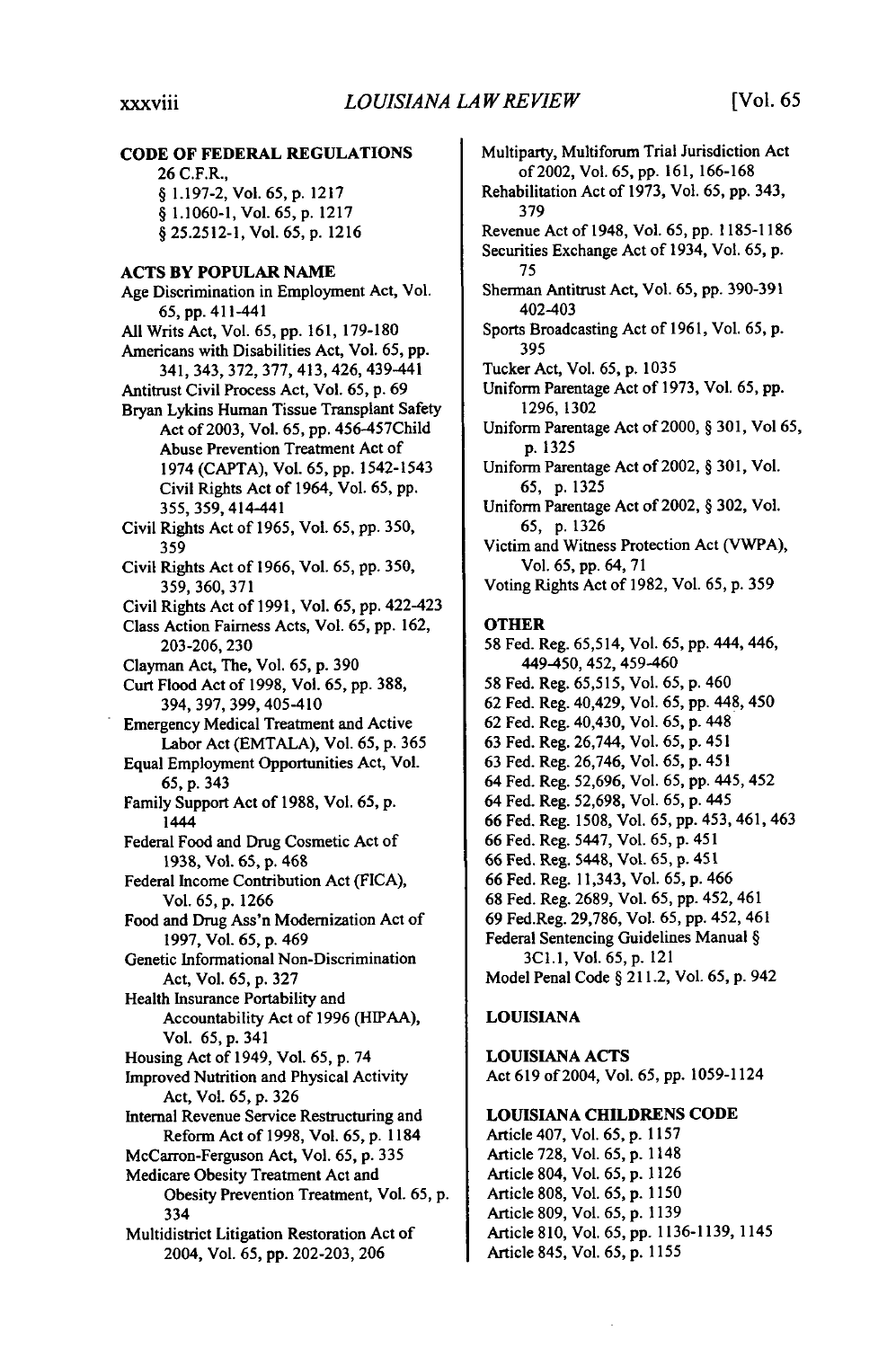Article 897, Vol. 65, **p.** 1141 Article 897.1, Vol. 65, p. 1140 Article 898, Vol. 65, p. 1141 Article 899, Vol. 65, p. 1141 Article 900, Vol. 65, p. 1141 Article 901, Vol. 65, p. 1142 **LOUISIANA CIVIL CODE**  Article **1, Vol. 65, pp.** 140, **792-793, 835, 1231, 1250**  Article 2, Vol. **65, p.** 793 Article **3,** Vol. **65, pp. 793, 795, 810**  Article 4, Vol. **65, pp. 792, 796**  Article **9,** Vol. **65, p.** 794 Article **10,** Vol. **65, p.** 794 Article **11,** Vol. **65, p.** 794 Article 12, Vol. **65, p.** 794 Article **13,** Vol. **65, p.** 794 Article **98,** Vol. **65, p. 622**  Article 102, Vol. **65, p. 615**  Article **103,** Vol. **65, p.** 615 Article 121, Vol. 65, **p. 1226**  Article 131, Vol. **65, p.** 1557 Article 134, Vol. **65, pp.** 1557-1559 Article **136,** Vol. **65, p.** 1313 Article **227,** Vol. **65, p.** 834 Article 321, Vol. 65, **p. 859**  Article 461, Vol. 65, p. 861 Article 473, Vol. 65, p. 861 Article 475, Vol. 65, p. 861 Article 477, Vol. 65, p. 146 Article 535, Vol. 65, p. 146 Article 539, Vol. 65, p. 860 Article 550, Vol. 65, p. 860 Article 567, Vol. 65, p. 861 Article 607, Vol. 65, p. 861 Article 667, Vol. 65, pp. 1019-1020, 1035, 1041-1042, 1044-1047 Article 668, Vol. 65, pp. 1046-1047 Article 669, Vol. 65, p. 1047 Article 932, Vol. 65, pp. 1075-1076 Article 1087, Vol. 65, pp. 1075-1076 Article 1394, Vol. 65, p. 1055 Article 1528, Vol. 65, p. 1064 Article 1529, Vol. 65, p. 1064 Article 1530, Vol. 65, p. 1065 Article 1531, Vol. 65, p. 1066 Article 1532, Vol. 65, p. 1064 Article 1552, Vol. 65, pp. 1103-1104 Article 1593, Vol. 65, pp. 1099-1100 Article 1734, Vol. 65, pp. 1069-1074, 1080 Article 1735, Vol. 65, pp. 1074-1076, 1085- 1093 Article 1736, Vol. 65, pp. 1076-1078, 1093- 1095 Article 1737, Vol. 65, pp. 1080, 1104 Article **1738,** Vol. 65, **pp.** 1085-1093, 1104

Article 1739, Vol. 65, **pp.** 1075, 1093-1095 Article 1740, Vol. 65, pp. 1076-1078, 1095- 1097 Article 1741, Vol. 65, pp. 1097-1101 Article 1742, Vol. 65, pp. 1069-1074, 1101- 1102 Article 1743, Vol. 65, pp. 1102 - 1104, 1105- 1106, 1110 Article 1744, Vol. 65, pp. 1105-1107, 1111 Article 1745, Vol. 65, pp. 1107-1110, 1114- 1116 Article 1746, Vol. 65, pp. 1105-1110, 1107- 1110 Article 1747, Vol. 65, pp. 1110-1112 Article 1748, Vol. 65, pp. 1111-1112 Article 1749, Vol. 65, pp. 1114-1116 Article 1750, Vol. 65, pp. 1112-1114, 1116- 1117 Article 1751, Vol. 65, pp. 1118-1124 Article 1754, Vol. 65, pp. 1117-1124 Article 1755, Vol. 65, pp. 1117-1124 Article 1756, Vol. 65, p. 143 Article 1927, Vol. 65, p. 143 Article 1967, Vol. 65, p. 144 Article 1983, Vol. 65, p. 277 Article 1986, Vol. 65, pp. 277-278 Article 1994, Vol. 65, p. 277 Article 1995, Vol. 65, p. 277 Article 2046, Vol. 65, p. 292 Article 2298, Vol. 65, pp. 278, 856-857 Article 2304, Vol. 65, p. 278 Article 2305, Vol. 65, p. 278 Article 2315, Vol. 65, pp. 793, 797, 825, 837, 854, 856-857, 1045, Article 2324, Vol. 65, p. 805 Article 2334, Vol. 65, p. 1233 Article 2475, Vol. 65, p. 858 Article 3492, Vol. 65, pp. 1038, 1041 Article 3515, Vol. 65, pp. 13-14 Article 3535, Vol. 65, p. 14 Article 3537, Vol. 65, p. 14 Article 3543, Vol. 65, p. 14 Article 3544, Vol. 65, p. 14 Article 3545, Vol. 65, pp. 14, 44 Article 3547, Vol. 65, p. 15

**LOUISIANA CIVIL CODE OF 1808**  Article **210,** Vol. **65, p. 1069**  Article **211,** Vol. **65, p. 1069** 

**LOUISIANA CIVIL CODE OF 1870**  Article **156,** Vol. **65, p. 1061** 

# **LOUISIANA CODE OF CRIMINAL PROCEDURE**

Article 905.5.1(C)(1), Vol. 65, p. 502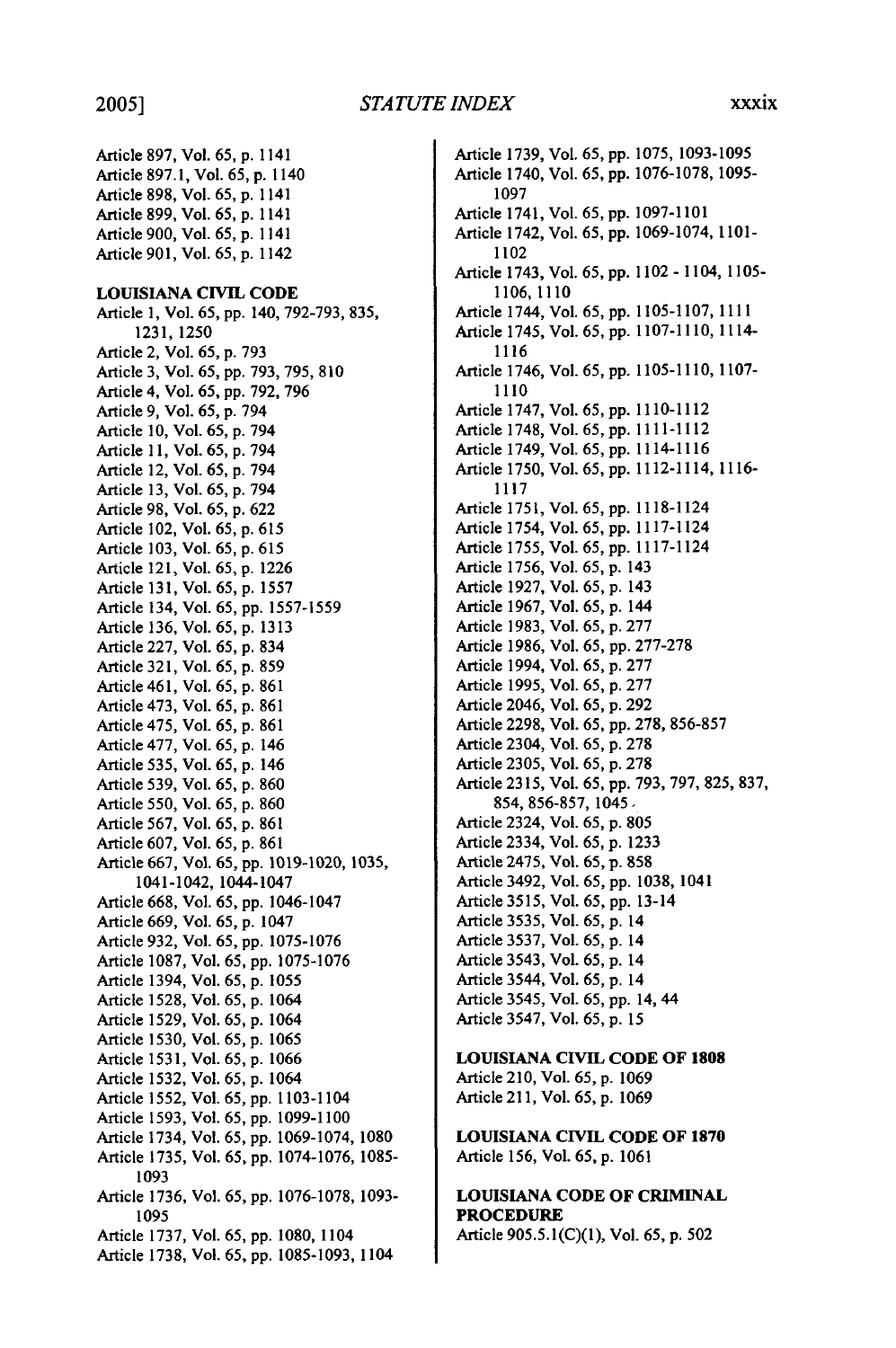### **LOUISIANA CODE OF JUVENILE**

**PROCEDURE OF 1978 Article 95,** Vol. 65, **p. 1136**  Article **96,** Vol. **65, p. 1136** 

#### **LOUISIANA CONSTITUTION OF 1974**

Article **I,** § 4, Vol. **65, pp. 277, 1015-1016,**  1020, **1027-1028, 1030,** 1033-1034, **1036-1038,** 1041-1042, 1045-1046, **1051, 1054-1055**  Article **I,**§ **5,** Vol. **65, pp. 824-825,** 854, **856- 857**  Article V, § **5,** Vol. **65, pp. 793, 800**  Article V, § **10,** Vol. **65, p. 800** 

Article **XII,** § **15,** Vol. **65, p. 607** 

#### **LOUISIANA MINERAL CODE**

Article **3,** Vol. **65, p. 659**  Article **29,** Vol. **65, p. 672**  Article 122, Vol. **65, p. 283**  Article 124, Vol. **65, pp. 635, 657**  Article **125,** Vol. **65, p. 657**  Article **137,** Vol. **65, p. 279**  Article **138,** Vol. **65, p. 279**  Article **139,** Vol. **65, p. 279**  Article 140, Vol. **65, p. 279**  Article 141, Vol. **65, p. 279**  Article 214, Vol. **65, pp. 657-658** 

#### **LOUISIANA** REVISED **STATUTES**

**6:376,** Vol. **65, p. 932 9:237,** Vol. **65, pp. 617, 627 9:272,** Vol. **65, pp. 605, 613 9:273,** Vol. **65, pp. 605, 613, 618 9:273.1,** Vol. **65, pp. 605,** 614, **627**  9:274, Vol. **65, p. 605 9:275,** Vol. **65, pp. 605, 618 9:275.1,** Vol. **65, p. 605 9:293,** Vol. **65, p. 623**  9:294, Vol. **65, p. 623 9:295,** Vol. **65, p. 623 9:296,** Vol. **65, p.** 624 **9:297,** Vol. **65, p.** 624 **9:298,** Vol. **65, p.** 624 **9:306,** Vol. **65, pp. 1553-1554, 1563-1564, 1567 9:307,** Vol. **65, pp. 605, 613-614, 622 9:308,** Vol. **65, p. 605 9:309,** Vol. **65, p. 605 9:332,** Vol. **65, pp. 1552, 1563 9:333,** Vol. **65, p. 1563**  9:334, Vol. **65, p. 1563**  9:345, Vol. **65, pp.** 1540, **1552, 1558-1561 9:2794,** Vol. **65, p. 793 9:2801.2,** Vol. **65, pp. 1195,** 1245-1246, 1254- **1255, 1257-1260**  9:5624, Vol. **65, pp. 1016,** 1021, **1027, 1033-**

1034, 1036-1041, 1043, 1050-1052 11:416, Vol. **65, pp. 886, 889, 893**  11:416.1, Vol. **65, pp. 888, 889, 893 12:91,** Vol. **65, p. 9 16 12:131,** Vol. **65, pp. 911-939 13:511,** Vol. **65, p. 1055 13:1511,** Vol. **65, pp. 1031, 1037,** 1040, **1055 13:5111,** Vol. **65, pp.** 1021, **1038**  14:129.2, Vol. **65, pp. 102-103**  14:130.1, Vol.**65, p. 8 1 28:381,** Vol. **65, p. 502 31:03,** Vol. **65, p. 659 3 1:29,** Vol. **65, p. 672 6 3 5 6 5 7** 31:124, Vol. **65, pp. ,** 

# **OTHER STATES**

**31:125,** Vol. **65, p. 657**  31:214, Vol. **65, pp. 657-658** 

#### **ALASKA**

Alaska Revised Statutes, § **11.56.610,** Vol. **65, pp. 83-84** 

#### **ARIZONA**

Arizona Revised Statutes, § **13-377,** Vol. **65, p. 1131**  § **25-609,** Vol. **65, p. 605**  § **25-901,** Vol. **65, p. 605**  § **25-902,** Vol. **65, p. 605**  § **25-903,** Vol. **65, p. 605**  § 25-904, Vol. **65, p. 605**  § **25-905,** Vol. **65, p. 605** 

#### **ARKANSAS**

Arkansas Code Annotated, § 5-54-102, Vol. **65, p. 78 6 0 5** § **9-11-801,** Vol. **65, p.**  § **9-11-802,** Vol. **65, p. 605**  § **9-11-803,** Vol. **65, p. 605**  § 9-11-804, Vol. **65, p. 605**  § **9-11-805,** Vol. **65, p. 605**  § **9-11-806,** Vol. **65, p. 605**  § **9-11-807,** Vol. **65, p. 605**  § **9-11-808,** Vol. **65, p. 605** 

#### **CALIFORNIA**

California Civil Code, § 3344, Vol. **65, p. 832**  California Civil Procedure Code, § **361,** Vol. **65,p.** 12 California Penal Code, § **132,** Vol. **65, p. 85**  § 134, Vol. **65, p. 85**  § **135,** Vol. **65, p. 85**  § **135.5,** Vol. **65, p. 85**  § 141, Vol. **65, p. 85**  § 148.9, Vol. **65, p. 101**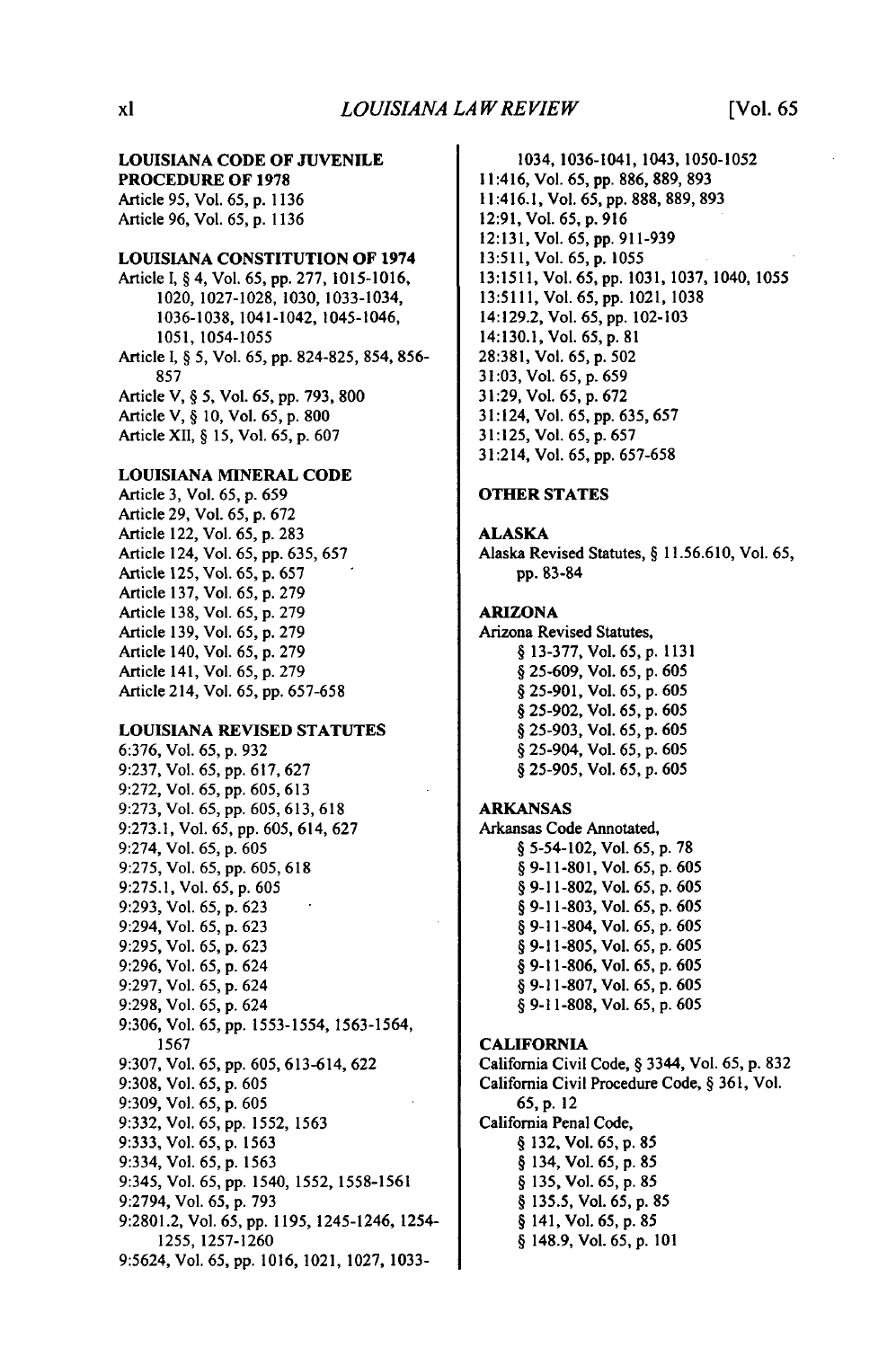# **2005]** *STA TUTE INDEX*

#### COLORADO Colorado Revised Statutes Annotated,

§ **18-8-104,** Vol. 65, **p. 9 5**  § 18-8-610, Vol. 65, p. 84

#### DELAWARE

Delaware Code Annotated, § 11:1263, Vol. **65,**  p. 92

#### DISTRICT **OF COLUMBIA**

District of Columbia Code Annotated, § 22-722, Vol. 65, p. 82

#### **FLORIDA**

Florida Statutes Annotated, § 95.10, Vol. 65, **p.** 12 § 921.137(l), Vol. 65, p. 493

#### **HAWAII**

Hawaii Revised Statutes, § 710-1010, Vol. 65, pp. 78-79, 129 § 710-1017, Vol. 65, **pp. 86-87**  § 710-1072.5, Vol. 65, p. 83 § 710-1074, Vol. 65, **pp.** 88-89 § 710-1075, Vol. 65, **pp. 88-89** 

**IDAHO**  Idaho Code, § 5-239 (2003), Vol. 65, **p.** 12

**ILLINOIS**  Illinois Compiled Statutes, § 720:5, Vol. **65,** p. 81

**INDIANA**  Indiana Code, § 35--50-2-3, Vol. **65, p.** 493

**KANSAS**  Kansas Statutes Annotated,  $§$  21--4623, Vol. 65, p. 493 § **76-12b,** Vol. **65,** p. 493

**KENTUCKY**  Kentucky Revised Statutes Annotated. § 519.02, Vol. 65, **p.** 123

§ **532-130,** Vol. 65, **p.** 493

#### MARYLAND Maryland Code Annotated, Art. **27,** § 412

**(f)(3),** Vol. **65, p.** 493 Maryland Code Annotated [Crim. Law], § 2-202, Vol. **65, p.** 492

MASSACHUSETTS

Massachusetts General Laws, §268:13, Vol. 65, pp. 89-90

**MONTANA** 

Montana Code Annotated,

§ 45-5-102, Vol. **65, p.** 492 § **45-7-302,** Vol. **65, p.** 93 § **45-7-303,** Vol. **65, p. 82** 

#### NEBRASKA

Nebraska Revised Statutes Annotated, § **28-105-1(3),** Vol. **65, p.** 492 § **28--919,** Vol. **65, p. 88** 

#### **NEVADA**

Nevada Revised Statutes, § 11.020 **(2003),** Vol. **65, p.** 12 § **199.06,** Vol. **65, p. 89**  § **199.52,** Vol. **65, p.** 102

#### **NEW** HAMPSHIRE

New Hampshire Revised Statutes Annotated, § 641:6, Vol. **65, p. 85**  § 642:2, Vol. **65, p.** 94

#### **NEW** MEXICO

New Mexico Statutes Annotated, § **30-22-27,** Vol. **65, pp.** 94-95 § **31-20A-2. 1(A),** Vol. **65, p.** 492

#### **NEW** YORK

New York Civil Rights Law, § 50, Vol. 65, p. 826 § 5 1, Vol. 65, p. 833 New York Code of Criminal Procedure, 400.27(12), Vol. 65, **p.** 492 New York Penal Law, § 195.05, Vol. 65, pp. 79, 122 § 215.4, Vol. 65, p. 85 § 215.23, Vol. 65, **p.** 88 § 215.25, Vol. 65, p. 88

NORTH **CAROLINA**  North Carolina General Statutes,

§ **14-221.1,** Vol. **65, p.** <sup>84</sup> § 14-223, Vol. **65, p.** 93 § **15A-2005,** Vol. **65, p.** 493

#### NORTH DAKOTA

North Dakota Century Code, § **12.1-11-05,**  Vol. 65, **p. 86** 

#### OHIO

Ohio Revised Code Annotated, § **2921.31,** Vol. **65, pp. 80, 109**  § **2921.32,** Vol. **65, pp. 82-83** 

#### OKLAHOMA

Oklahoma Statutes Title 21, § **451,** Vol. 65, **p. 8 5**  § 453, Vol. 65, **p.** 85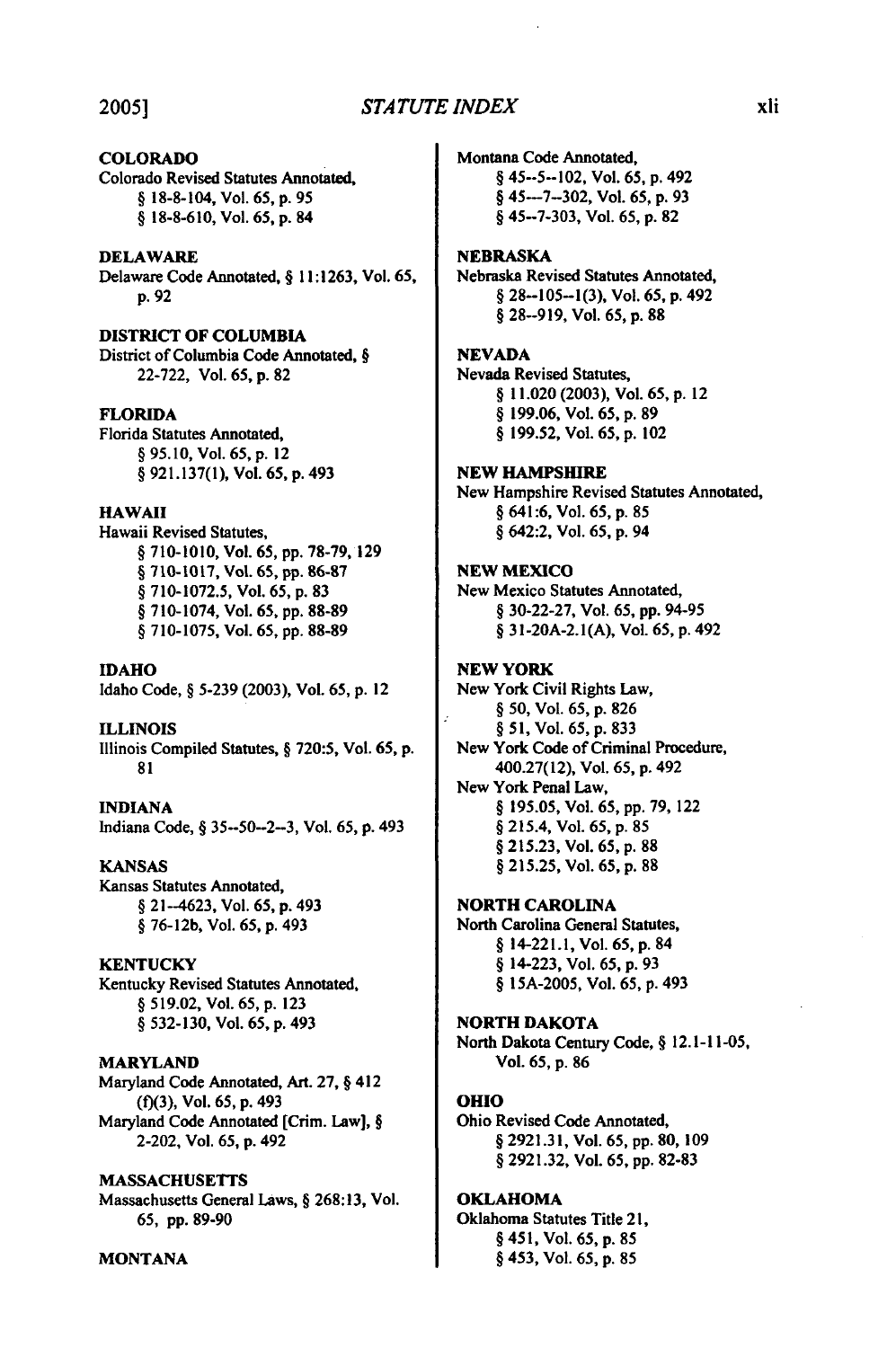§ 454, Vol. 65, p. 85

#### OREGON

Oregon Revised Statutes, § 162.235, Vol. 65, p. 78

#### RHODE **ISLAND**

Rhode Island General Laws, § 11-32-5, Vol. 65, **p. 91** 

#### **TENNESSEE**

Tennessee Code Annotated, § 36-6-404, Vol. 65, p. 1568 § 39-13-203, Vol. 65, p. 493 § 39-16-602, Vol. 65, p. 98

#### **UTAH**

Utah Code Annotated, § 76-8-306 (2003), Vol. 65, p. 82 § 76-8-307 (2003), Vol. 65, p. 96 § 78-12-45 (2003), Vol. 65, p. 12

#### VERMONT

Vermont Statutes Annotated, § 13:3015, Vol. 65, p. 79 § 15:1201, Vol. 65, p. 611 § 15:1202, Vol. 65, p. 611 § 15:1203, Vol. 65, p. 611 § 15:1204, Vol. 65, p. 611 § 15:1205, Vol. 65, p. 611 § 15:1206, Vol. 65, p. 611 § 15:1207, Vol. 65, p. 611

#### VIRGINIA

Virginia Code Annotated, § 8.01, Vol. 65, p. 832

# **WASHINGTON**

Washington Revised Code Annotated, § 9A.76.040, Vol. 65, p. 94 § 10.95.030(2), Vol. 65, p. 493

#### **WEST VIRGINIA**

**West Virginia** Code, § 61-5-24, Vol. **65, p.** 89

#### **WISCONSIN**

Wisconsin Fair Dealership Law (WFDA), Vol. 65, p. 36 Wisconsin Statutes, § 135.02 (2002), Vol. 65, p. 37 § 135.03 (2002), Vol. 65, p. 37 § 779.135 (2003), Vol. 65, p. 40 § 893.07 (2003), Vol. 65, p. 12 § 893.54 (2002), Vol. 65, p. 38 § 895.03 (2002), Vol. 65, p. 38 § 895.04 (2002), Vol. 65, p. 38 § 895.05 (2002), Vol. 65, p. 38

§ 946.65 (2002), Vol. 65, p. 83 § 946.68 (2002), Vol. 65, p. 98

#### **WYOMING**

Wyoming Statutes Annotated, § 6-5-210, Vol. 65, pp. 99-100

#### **OTHER COUNTRIES**

#### **ENGLAND**

Children Act **1989,** Vol. **65, pp. 1509, 1522- 1530**  The Family Law Act of **1996,** Vol. **65, p. 1530**  The Family Law Act of **2001,** Vol. **65, p. 1530**  The Human Rights Act of **1998,** Vol. **65, p. 1530** 

#### **EUROPEAN CONVENTION**

European Convention on Human Rights, Vol. **65, p. 1530** 

# **FRANCE**

**Code Civil,**  Article **5,** Vol. **65, p. 788**  Article **9,** Vol. **65, pp.** 824, **835-836, 838-839,** 841, **847**  Article **960,** Vol. **65, pp.** 1113-1114 Article **1082,** Vol. **65, pp. 1087-1093**  Article **1083,** Vol. **65, p.** 1094 Article **1088,** Vol. **65, pp. 1077-1078**  Article **1089,** Vol. **65, pp. 1098-1099**  Article **1093,** Vol. **65, pp. 1109-1110**  Article **1099,** Vol. **65, pp.** 1118-1024 Article **1382,** Vol. **65, pp. 835-839,** 841, 854 Article 1401, Vol. **65, p. 1233**  Article 1404, Vol. **65, p.** 1230 Article 1469, Vol. 65, p. 1230 French Intellectual Property Code, Art. L.121-1, Vol. 65, p. 836 Art. L.711-4, Vol. 65, p. 836 Art. L.713-6, Vol. 65, p. 836 French Press Law, Article 51, Vol. 65, p. 838

#### **IRAQ**

Iraq Civil Code, Article 1, Vol. 65, pp. 140, 154 Article 2, Vol. 65, p. 140 Article 62, Vol. 65, p. 147 Article 75, Vol. 65, p. 144 Article 77, Vol. 65, p. 144 Article 132, Vol. 65, p. 144 Article 1048, Vol. 65, p. 147 Article 1233, Vol. 65, p. 150 Article 1252, Vol. 65, p. 148 Article 1261, Vol. 65, p. 148 Article 1269, Vol. 65, p. 149